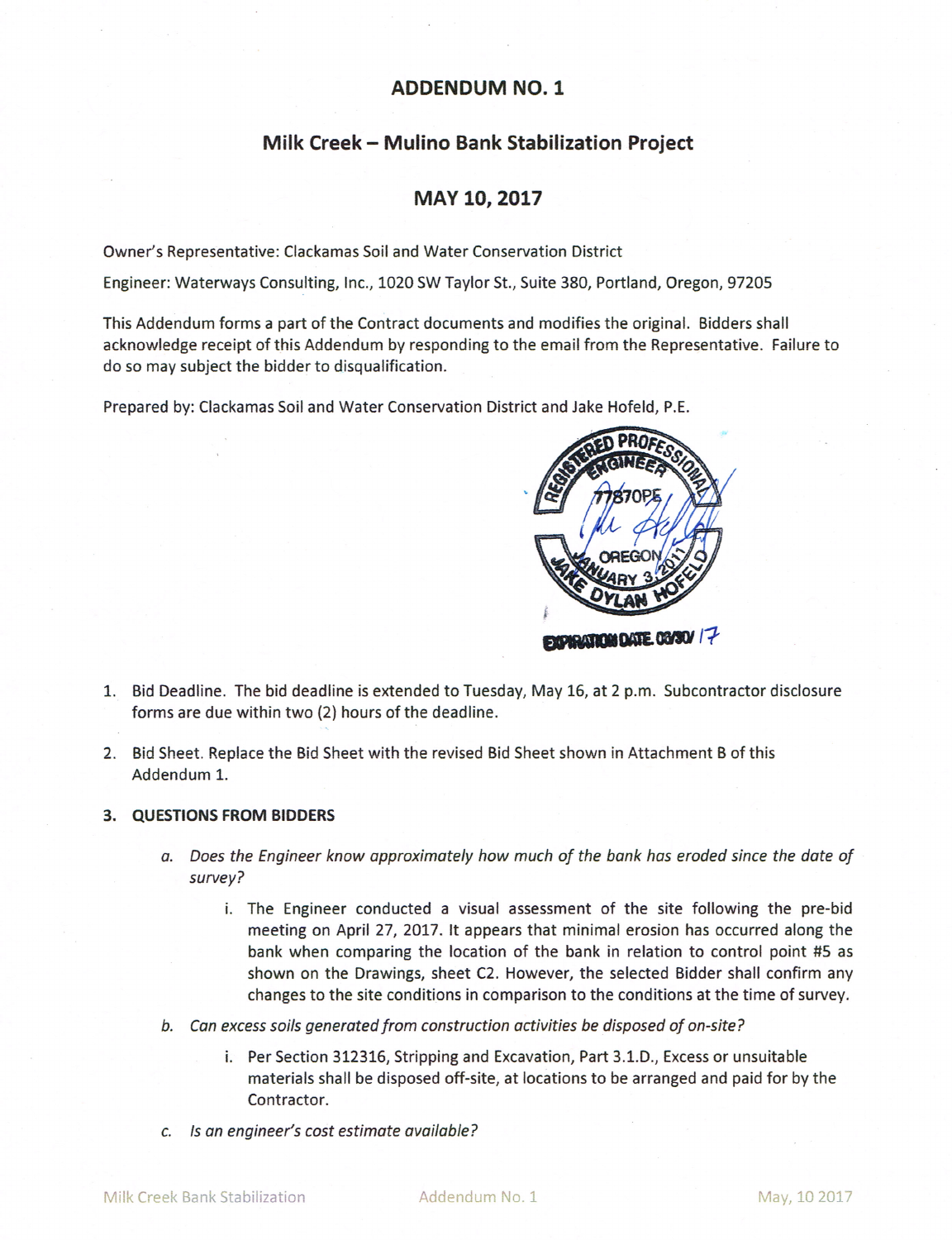- i. The Clackamas SWCD will not be making the engineer's cost estimate available for review by the bidders.
- *d. Will CAD files be made available?* 
	- i. Yes. Staking will be done by the contractor.
- *e. Are willow stakes expected to be planted by September 30, or can they be planted later in the fall?* 
	- i. Willows should be planted by September 30.
- *f. Question regarding what is required for liquidated damages, retainage warranty period and maintenance bond amount?* 
	- *i.* Liquidated Damages: Will not be required
	- *ii.* Retainage: The District will retain five (5) percent of the total contract price to ensure substantial completion of the work. Final payment will be made within 30 days after all items on the final punch list are completed. Warranty Period: All materials and workmanship shall be warranted for one (1) year from the date of final completion.
	- *iii.* Maintenance Bond: Will not be required
	- *iv.* Performance Bond: Will be required at contract signing for one hundred (100) percent of the total bid amount.
	- *v.* Payment Bond: Will be required at contract signing for one hundred (100) percent of the total bid amount.
- *g. Do we have a sample contract?* 
	- i. Sample contract terms are provided in Attachment A to this addendum.
- *h. Is a fertilizer required for site seeding?*

*No*.

#### **4. PROJECT SITE ACCESS**

Construction access to and from the project site shall from S Graves Road through the field due south of the project. The distance through the field is approximately 750 feet. Restoration of all structures and surfaces shall be made per technical specification Section 015000, Mobilization and will not be separately measured for payment.

#### **5. TECHNICAL SPECIFICATION SECTION 354200, LOG STRUCTURES**

Delete Part 4, Measurement and payment, and replace with the following:

# **4. MEASUREMENT AND PAYMENT**

### **4.1 Measurement**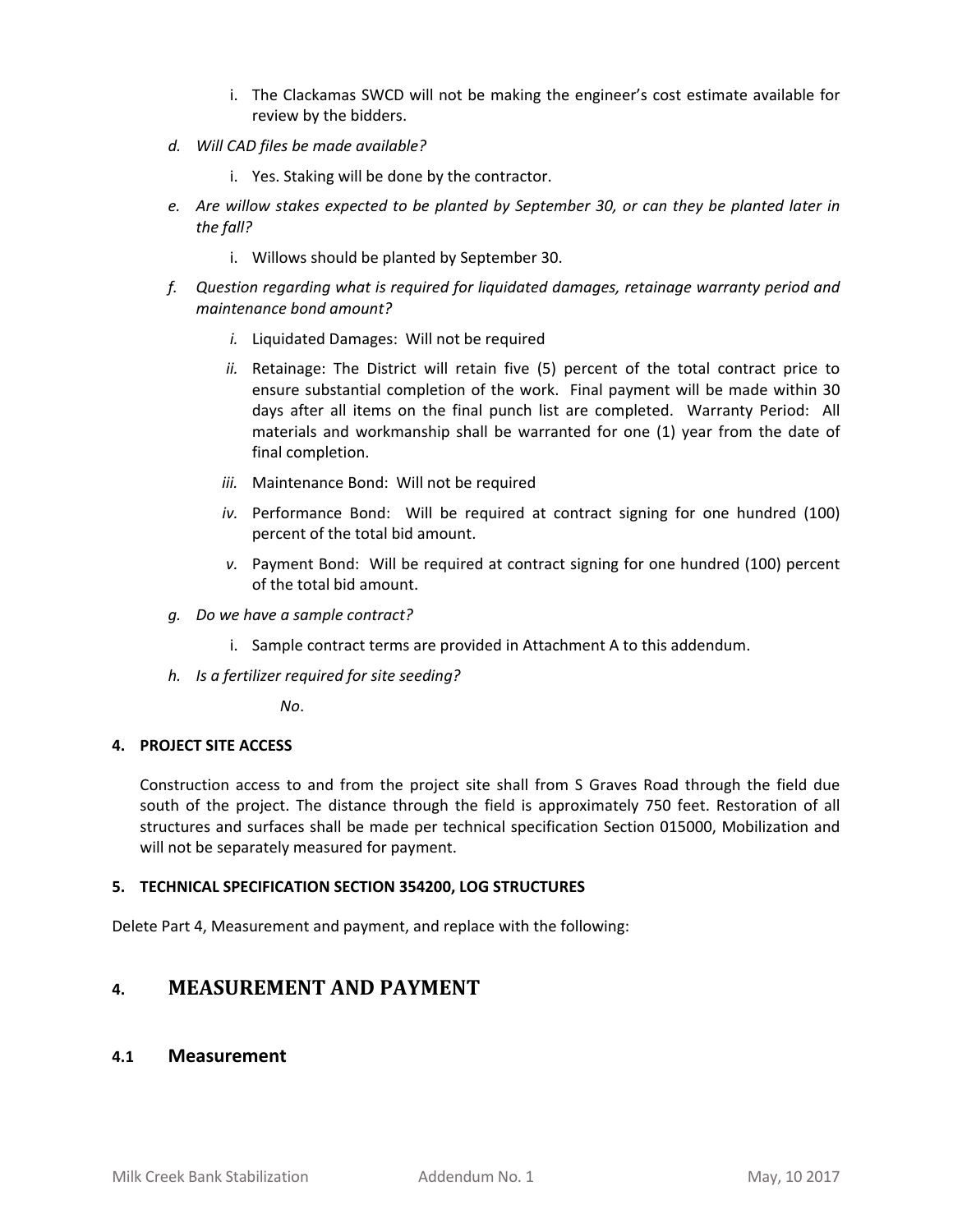- A. Supply Logs with Rootwads, as directed by the Owner's Representative, will be measured by each Log with Rootwad furnished and delivered to the site meeting the specifications indicated on the Drawings and as specified.
- B. Supply Logs without Rootwads, as directed by the Owner's Representative, will be measured by each Log with Rootwad furnished and delivered to the site meeting the specifications indicated on the Drawings and as specified.
- C. Supply Pile Logs, as directed by the Owner's Representative, will be measured by each Log with Rootwad furnished and delivered to the site meeting the specifications indicated on the Drawings and as specified.
- D. Type 1 Log Structure Installation will be measured for payment on a lump sum basis
- E. Type 2 Log Structure Installation will be measured by each Type 2 Log Structures installed, as shown on the Drawings, as specified, and as directed by the Engineer.
- F. Log/log connections will not be separately measured for payment.
- G. Ballast Boulders used for log structures will not be separately measured for payment.

## **4.2 Payment**

- A. Supply Logs with Rootwads will be paid for at the contract price per unit (each), which price will be payment in full for furnishing all labor, materials, tools, equipment, and incidentals, and for doing all the work involved in supplying and delivering Logs with Rootwads to the staging area of the site.
- B. Supply Logs without Rootwads will be paid for at the contract price per unit (each), which price will be payment in full for furnishing all labor, materials, tools, equipment, and incidentals, and for doing all the work involved in supplying and delivering Logs without Rootwads to the staging area of the site.
- C. Supply Pile Logs will be paid for at the contract price per unit (each), which price will be payment in full for furnishing all labor, materials, tools, equipment, and incidentals, and for doing all the work involved in supplying and delivering Pile Logs to the staging area of the site.
- D. Type 1 Log Structure Installation will be paid for at the contract lump sum price, which price will be payment in full for furnishing all labor, materials, tools, equipment, and incidentals, and for doing all the work involved in installing Log Structure Type 1, complete in place, including excavation and backfill, supplying and installing ballast boulders, and connections, as shown on the Drawings, as specified herein, or as directed by the Engineer.
- E. Type 2 Log Structure Installation will be paid for at the contract unit price for each Log Structure Type 2 installed including all labor, materials, tools, equipment, and incidentals, and for doing all the work involved in installing each Log Structure Type 2,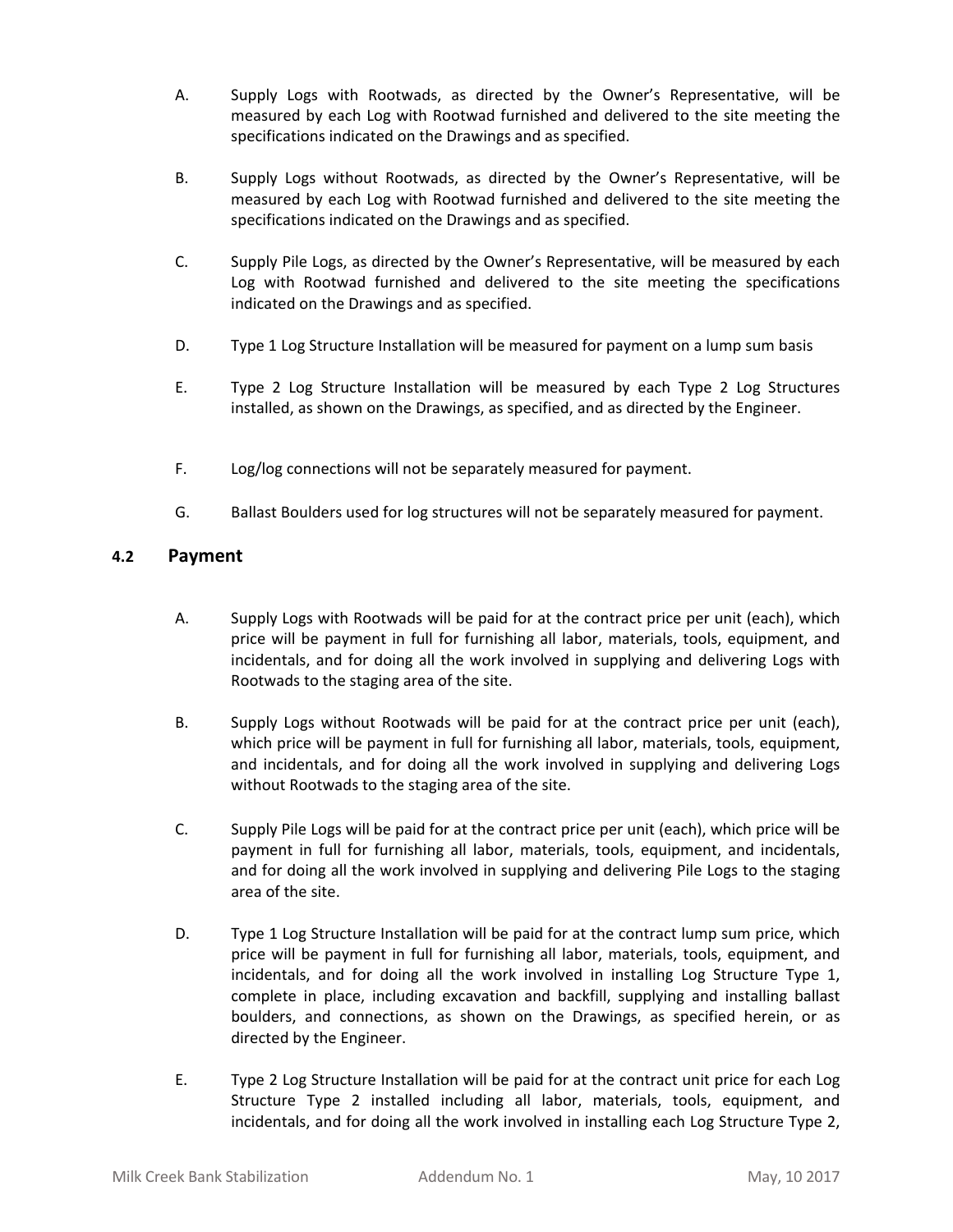complete in place, including excavation and backfill, supplying and installing ballast boulders, and connections, as shown on the Drawings, as specified herein, or as directed by the Engineer.

- F. No separate payment will be made for log/log connections.
- G. No separate payment will be made for boulders used in log structures.
- H. Payment will be made under:

| Pav Item                     | Pay Unit |
|------------------------------|----------|
| Supply Logs with Rootwads    | Each     |
| Supply Logs without Rootwads | Each     |
| Supply Pile Logs             | Each     |
| Install Type 1 Log Structure | Each     |
| Install Type 2 Log Structure | Each     |

### **PART III**

## **INFORMATION TO BE INCLUDED IN THE BID**

**Utilization of small and disadvantaged businesses:** CSWCD requires the Contractor to utilize small businesses, women‐owned businesses, and minority‐owned businesses for supplies, services, and equipment whenever possible, and to report back to CSWCD as applicable. Describe your company's policies and practices related to diversity, including utilizing small businesses, women‐ owned businesses, and minority‐owned businesses.

**Utilization of small businesses in rural areas (SBRAs):** CSWCD requires the Contractor to utilize small businesses in rural areas when possible. Describe your company's policies and practices related to utilizing small businesses in rural areas.

+ + END OF TEXT OF ADDENDUM 1 + +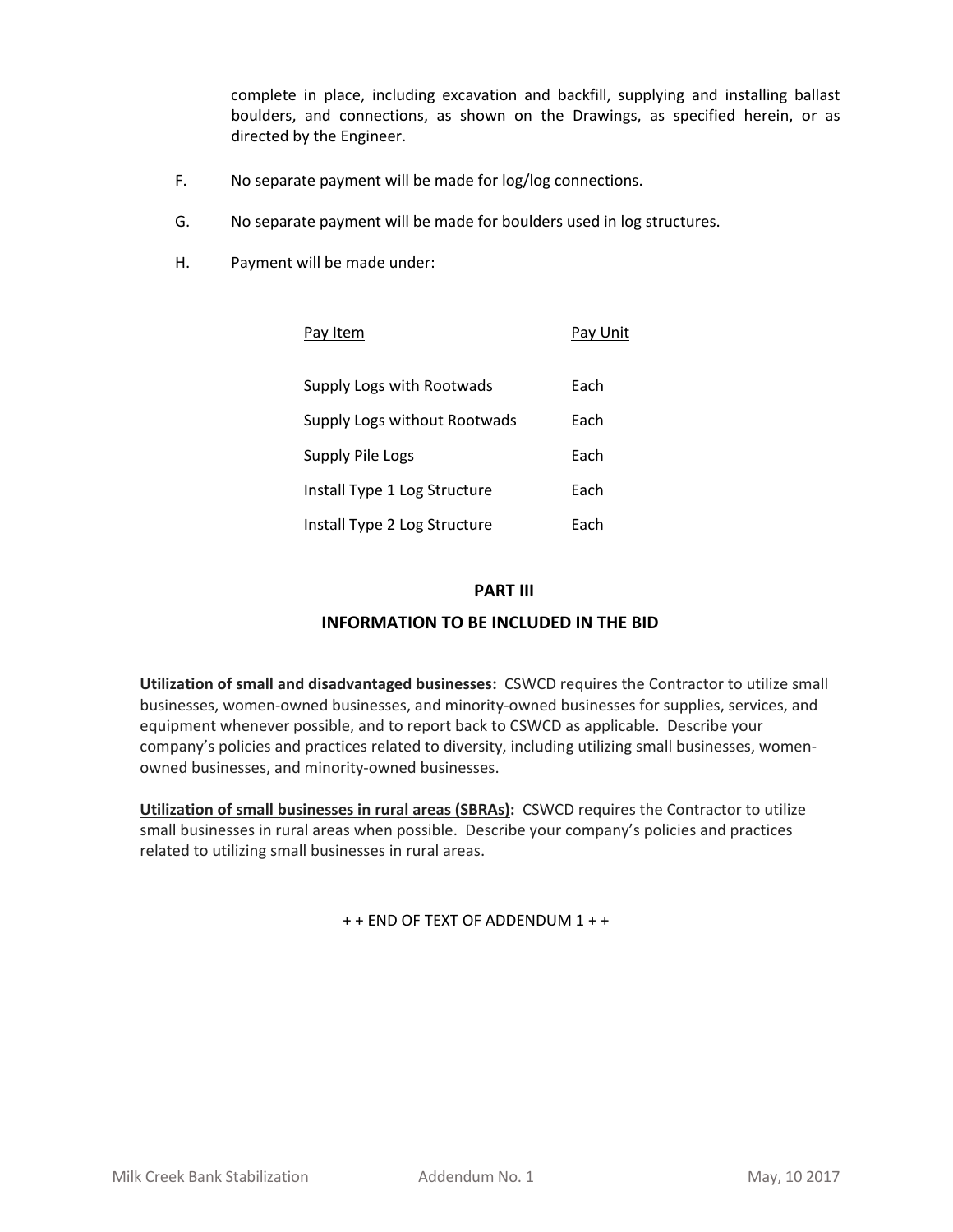### ATTACHMENT A

### Sample Contract Terms

- 1. Type of Contract. This Agreement is a contract for public works subject to federal Davis-Bacon prevailing wage laws. This is a fixed‐price contract.
- 2. Timeline for Completion. The project must be completed within the in-water work period of July 15-September 30, 2017. If the Oregon Dept. of Fish and Wildlife extends the in‐water work window, the project completion date may be adjusted accordingly and must be agreed to in writing. Promptly upon receiving the Notice to Proceed from CSWCD, the Contractor shall: (a) commence work, (b) prosecute the work diligently, and (c) complete the entire work ready for use not later than September 30, 2017, or later agreed‐upon date. The time stated for completion shall include final cleanup of the premises.
- 3. Insurance. For the duration of the Agreement, the Contractor shall hold liability insurance with the following limits:
	- Commercial General Liability insurance with a combined single limit, or the equivalent, of not less than \$1,000,000 for each occurrence for Bodily Injury and Property Damage, and not less than \$2,000,000 in the aggregate.
	- Automobile Liability insurance with a combined single limit, or the equivalent, of not less than \$1,000,000 each accident for Bodily Injury and Property Damage, including coverage for owned, hired or non‐owned vehicles, as applicable.
	- Clackamas Soil and Water Conservation District, its officers, employees, and agents must be named on the General Liability and Automobile Liability policies as an Additional Insureds, with respect to the Contractor's services to be provided under the Contract.
	- Contractor must also provide a certificate of worker's compensation insurance. Contractor and all subcontractors are required to pay the appropriate Prevailing Wage Rate for work done on this project.
- 4. Payment Procedures. The Contractor shall prepare and submit monthly invoices to the CSWCD Project Manager. A proper invoice shall include the following information:
	- 1. Name and address of Contractor.
	- 2. Invoice date and invoice number (Contractor should date invoice as close to mailing date as possible).
	- 3. Contract number.
	- 4. Description of work or services performed.
	- 5. Delivery and payment terms.
	- 6. Name and address of Contractor's staff person to whom payment is to be sent (must be same as that in the contract, or in a proper notice of assignment).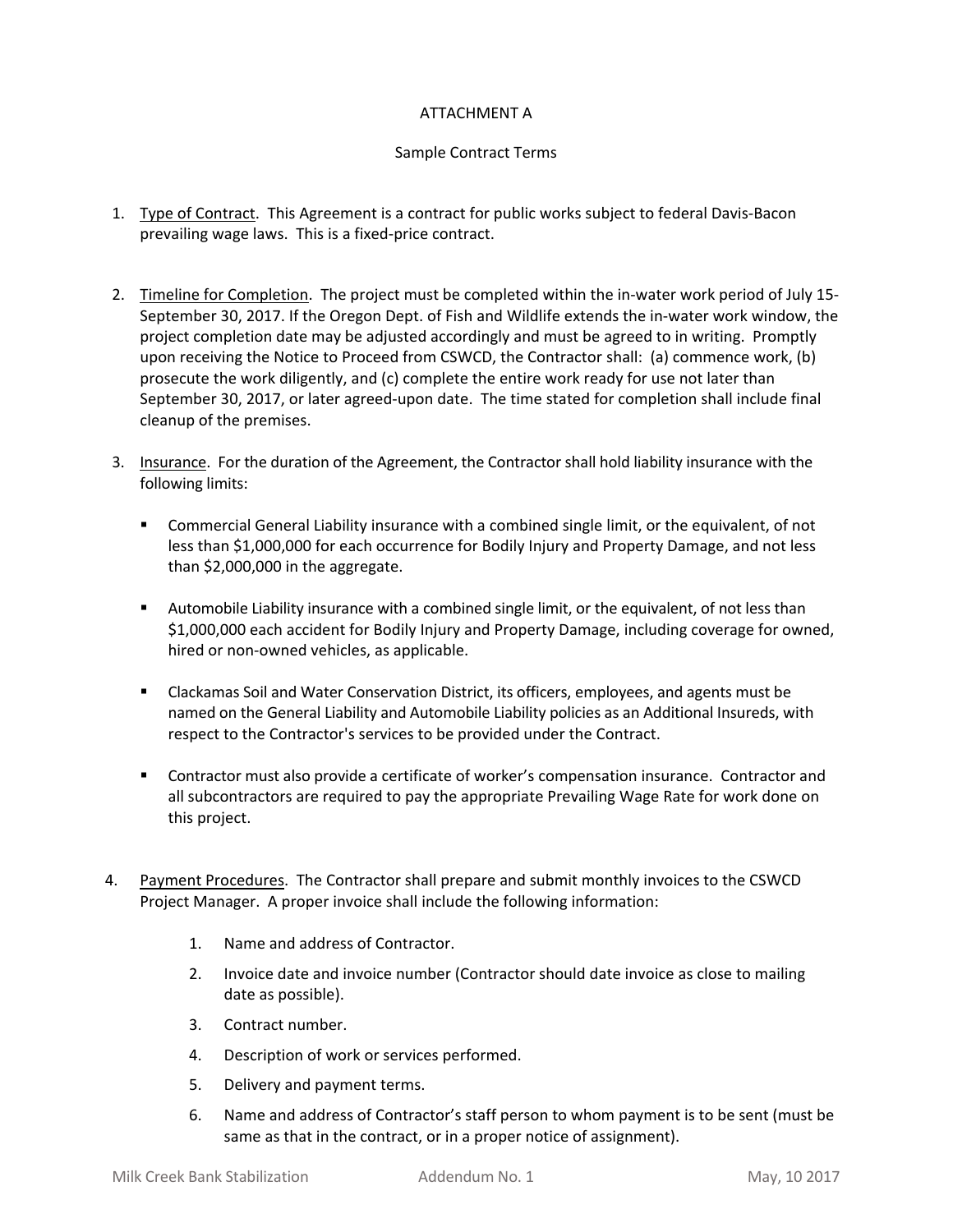- 7. Name, title, phone number, and mailing address of the person to notify in the event of a defective invoice.
- 8. Taxpayer Identification: completed IRS W-9 form (to be submitted to CSWCD with the first invoice or prior to submission of the first invoice).
- 9. Any other information or documentation required by the contract.
- 10. Requests for progress payments must also include the following:
	- (a) an itemization of the amounts requested and their relation to the work completed
	- (b) the amount for work performed by each sub-contractor under the contract
	- (c) total amounts previously paid to each subcontractor under the contract
	- (d) additional supporting documentation in form and detail as required by **CSWCD**
	- (e) The following certification:

"I hereby certify, to the best of my knowledge and belief, that:

- The amounts requested are only for the performance in accordance with the specifications, terms, and conditions of the contract;
- All payments due to subcontractors and suppliers from previous payments received under the contract have been made, and timely payments will be made with the proceeds of the payment covered by this certification, in accordance with subcontract agreements;
- This request for progress payments does not include any amounts which the primary Contractor intends to withhold or retain from a subcontractor or supplier in accordance with the terms and conditions of the subcontract; and
- **This certification is not to be construed as final acceptance of a** subcontractor's performance."

CSWCD shall make progress payments monthly as the work proceeds, or at more frequent intervals as approved by CSWCD, based on invoices submitted by Contractor for work which meets the standards of quality established under the contract, as approved by CSWCD's Project Manager and Contract Administrator.

11. Retainage: CSWCD may retain a maximum amount of five (5) percent of the amount of each payment due. When work is substantially complete, CSWCD and Contractor shall jointly develop a punch list of work remaining to be done before final acceptance and final payment of retained funds.

12. Additional Payment Terms. Payment shall be deemed made as of the date shown on the check. For purposes of payment under this Agreement, "Days" shall mean calendar days, unless otherwise specified.

Payment is due upon the later of the following events:

- $\blacksquare$  The 45<sup>th</sup> day after CSWCD receives an invoice from the Contractor.
- The 45<sup>th</sup> day after CSWCD accepts the work or services completed by the Contractor.

Notwithstanding the foregoing, final payment shall be due within 45 days of issuance of CSWCD's Notice of Final Completion.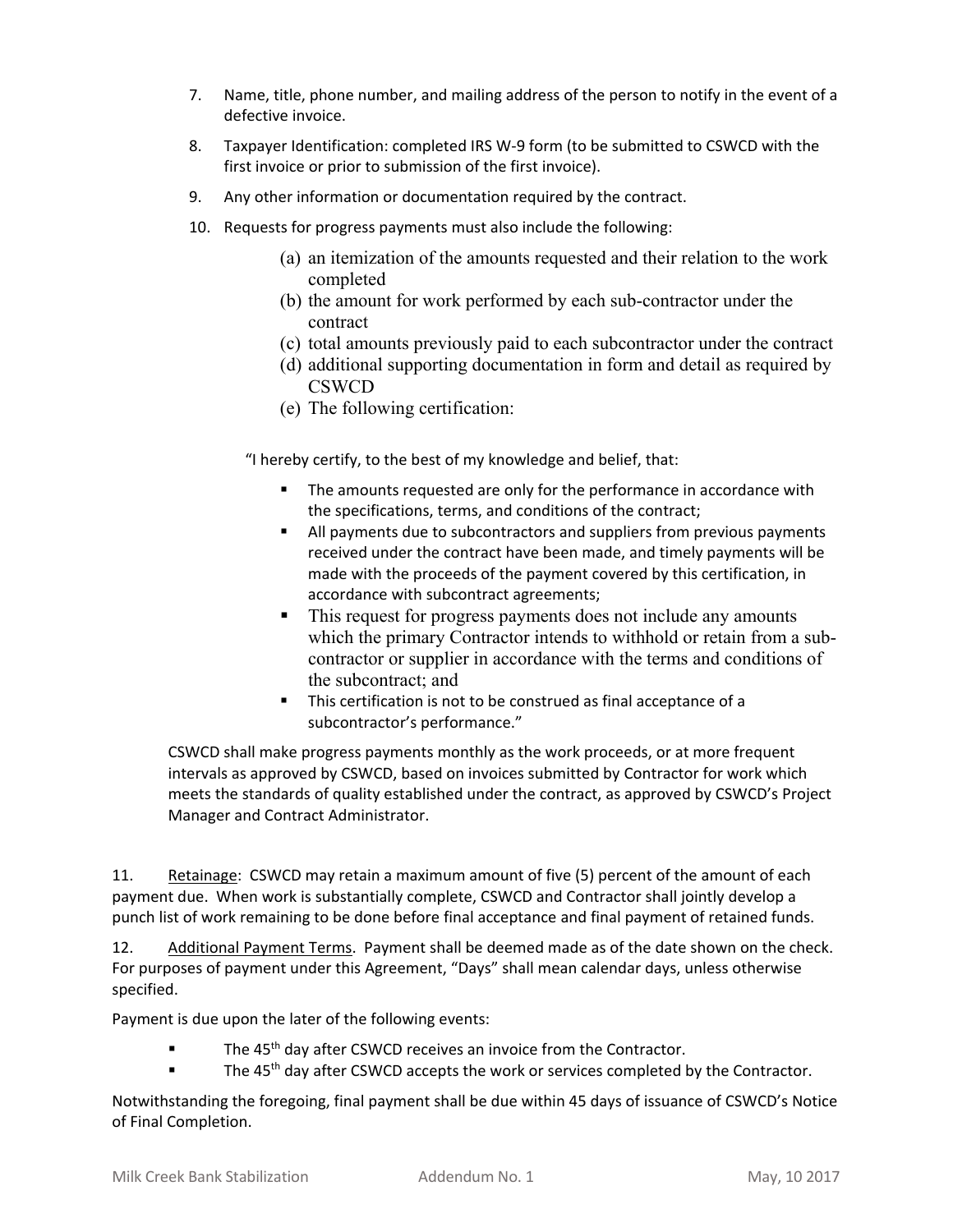13. Soil Erosion Prevention, Sediment Control, Pollution Prevention. The Contractor and any subcontractors shall perform the work in a manner that prevents soil erosion whenever possible and minimizes sedimentation into Milk Creek. The Contractor will be required to install erosion prevention/control measures before work begins and carry out regular inspection and maintenance of those measures for the duration of construction.

The Contractor shall direct its activities in such a manner to minimize adverse effects on the environment. The Contractor will also be required to prevent contamination of soil and water by the Contractor's equipment, fuel, lubricants, etc.

## 14. Contractor's Duties, Representations, And Warranties.

14.1 General Representations and Warranties. Contractor represents and warrants to CSWCD that:

14.1.1 Contractor has the power and authority to enter into and perform this Agreement;

14.1.2 This Agreement, when executed and delivered, will be a valid and binding obligation of Contractor enforceable in accordance with its terms;

14.1.3 Contractor will, at all times during the term of this Contract, be qualified to do business in the State of Oregon, professionally competent and duly licensed to perform the Work;

14.1.4 Contractor is not in violation of, charged with nor, to the best of Contractor's knowledge, under any investigation with respect to violation of, any provision of any federal, state or local law, ordinance or regulation or any other requirement or order of any governmental or regulatory body or court or arbitrator applicable to provision of the Work, and Contractor's provision of the Work shall not violate any such law, ordinance, regulation or order.

14.1.5 Contractor's performance under this Agreement creates no potential or actual conflict of interest, as defined by ORS Chapter 244, for either Contractor or any Contractor personnel that will perform the Work under this Agreement.

14.2 Contractor's Performance Warranty. Contractor represents and warrants to District that Contractor has the skill and knowledge possessed by well‐informed members of its trade or profession and Contractor will apply that skill and knowledge with care and diligence so Contractor and Contractor's employees and any authorized subcontractors perform the Work described in this Agreement in accordance with the standards prevalent in Contractor's profession.

14.3 Guaranty. Contractor guarantees all materials and workmanship and agrees to replace at Contractor's sole cost and expense, and to the satisfaction of CSWCD, any or all materials adjudged defective or improperly installed, and to indemnify CSWCD against liability, loss or damage arising from such defects or improper installation during a period of one year from Final Acceptance.

14.4 Security of Work Site. Contractor shall take all reasonable precautions necessary to secure and protect the Work and the Work site during the performance of this Agreement, and to eliminate or prevent access to dangerous conditions. Contractor assumes full responsibility for the condition and safety of the Work site until Final Acceptance by the District.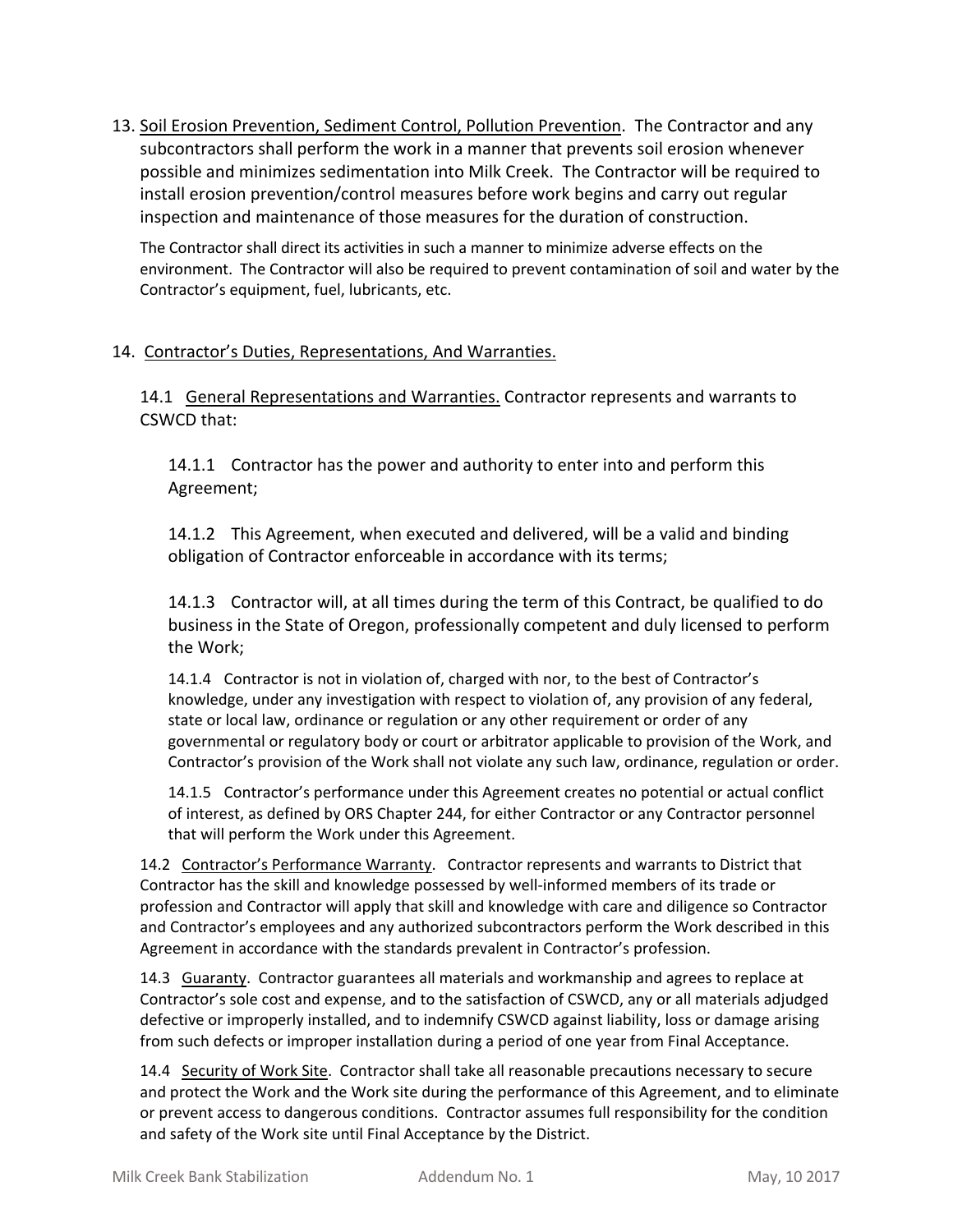15. Compliance with Laws. Both parties agree to comply, and assist one another in complying with, all applicable Federal, State and local laws and regulations, including, but not limited to, the following:

15.1 Prompt Payment. Pursuant to ORS 279C.515, if the Contractor fails, neglects or refuses to make prompt payment of any claim for labor or services furnished to the contractor or a subcontractor by any person in connection with the public improvement contract as the claim becomes due, CSWCD may pay such claim to the person furnishing the labor or services and charge the amount of the payment against funds due or to become due the Contractor by reason of this Agreement.

15.1.1 If the Contractor or a first-tier subcontractor fails, neglects or refuses to make payment to a person furnishing labor or materials in connection with the project within 30 days after receipt of payment from the contracting agency or a contractor, the contractor or first-tier subcontractor shall owe the person the amount due plus interest charges commencing at the end of the 10‐day period that payment is due under ORS 279C.580(4) and ending upon final payment, unless payment is subject to a good faith dispute as defined in ORS 279C.580. The rate of interest charged to the contractor or first-tier subcontractor on the amount due shall equal three times the discount rate on 90‐day commercial paper in effect at the Federal Reserve Bank in the Federal Reserve district that includes Oregon on the date that is 30 days after the date when payment was received from the contracting agency or from the Contractor, but the rate of interest may not exceed 30 percent. The amount of interest may not be waived.

15.1.2 If the Contractor or a subcontractor fails, neglects or refuses to make payment to a person furnishing labor or materials in connection with the public improvement contract, the person may file a complaint with the Construction Contractors Board, unless payment is subject to a good faith dispute as defined in ORS 279C.580.

15.2 Medical Payments. Pursuant to ORS 279C.530, the Contractor shall promptly, as due, make payment to any person, copartnership, association or corporation furnishing medical, surgical and hospital care services or other needed care and attention, incident to sickness or injury, to the employees of the contractor, of all sums that the contractor agrees to pay for the services and all moneys and sums that the contractor collected or deducted from the wages of employees under any law, contract or agreement for the purpose of providing or paying for the services.

15.3 Worker's Compensation. Pursuant to ORS 279C.530(2), the Contractor attests that it is either a subject employer required to comply with ORS 6514.017 (worker's compensation), or an employer that is exempt under ORS 656.126. If Contractor employs subject Workers who provide Work under this Agreement in the State of Oregon, Contractor shall comply with ORS 656.017 and provide the required Worker's Compensation coverage, unless such employers are exempt under ORS 656.126. Contractor shall ensure that each of its subcontractors complies with these requirements.

15.4 Hours of Work. Pursuant to ORS 279C.520, Contractor shall ensure that no person is employed for more than 10 hours in any one day, or 40 hours in any one week, except in cases of necessity, emergency or when the public policy absolutely requires it, and in such cases, except in cases of contracts for personal services as defined in ORS 279C.100, the employee shall be paid at least time and a half pay:

(a)(A) For all overtime in excess of eight hours in any one day or 40 hours in any one week when the work week is five consecutive days, Monday through Friday; or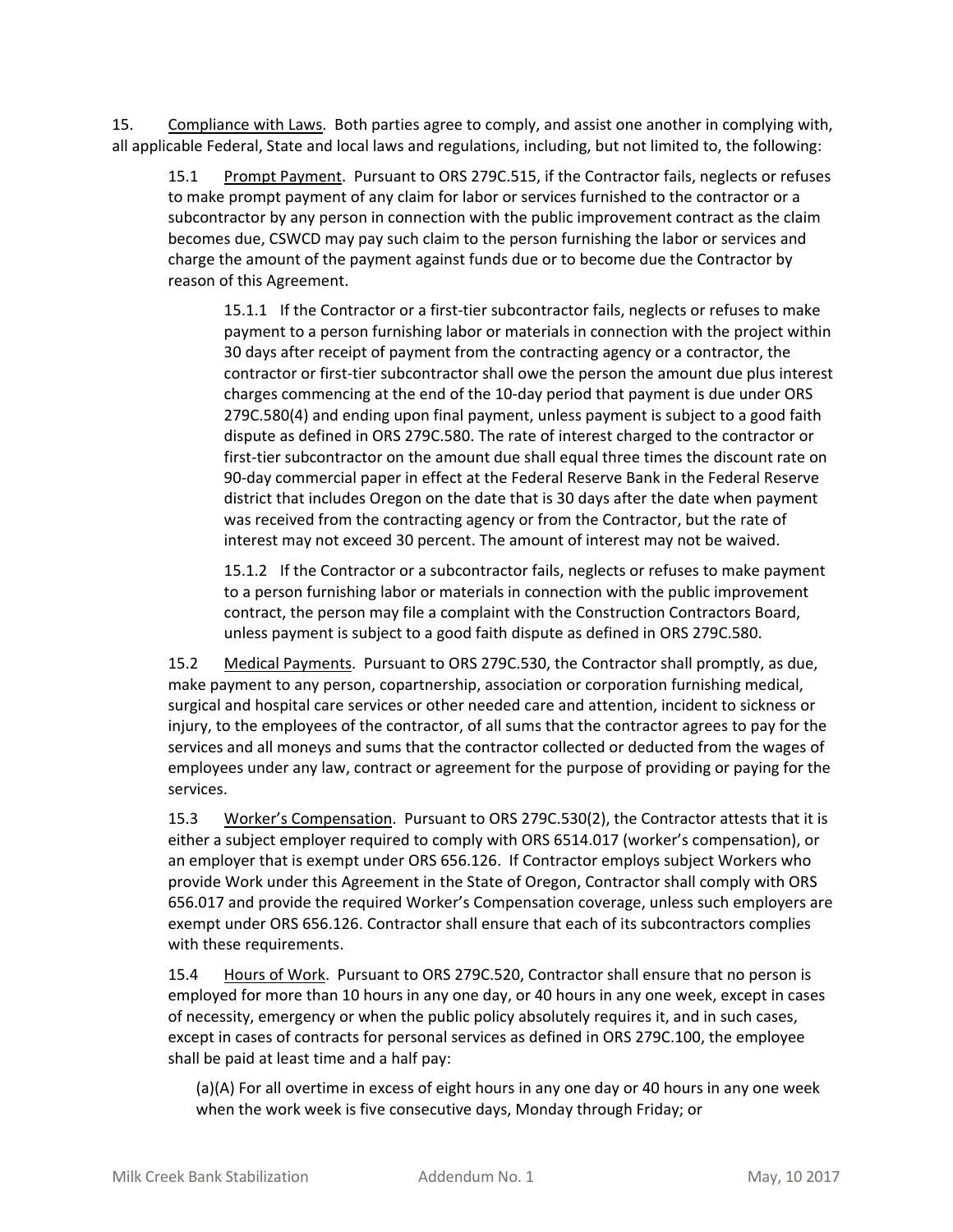(B) For all overtime in excess of 10 hours in any one day or 40 hours in any one week when the work week is four consecutive days, Monday through Friday; and

(b) For all work performed on Saturday and on any legal holiday specified in ORS 279C.540.

Each employer performing work under this Agreement must give written notice to employees who work on the project of the number of hours per day and days per week that the employees may be required to work. Such notice must be given either at the time of hire or before commencement of work on the contract, or by posting a notice in a location frequented by employees.

15.5 Prevailing Wage. Pursuant to CFR Title 40, Section 3141, et seq., the federal prevailing wages in effect in the Western Region at the time the work under this Agreement was first advertised shall be paid to workers in each trade or occupation required in the performance of this contract either by the Contractor, subcontractor, or other person doing or contracting to do the whole or any part of the work contemplated by this Agreement. The applicable Davis‐Bacon rates can be obtained at https://www.wdol.gov/sca.aspx. The posted rates are incorporated herein by this reference. Each worker shall be paid not less than the specified minimum hourly rate of wage. The Contractor shall ensure that each subcontractor agreement complies with these requirements.

15.6 Public Works Bond. Pursuant to ORS 279C.830(3), the Contractor and every subcontractor shall have a public works bond filed with the Construction Contractors Board before starting work on the project, unless exempt under ORS 279C.836 (7) or (8).

15.7 Prevailing Wage Certification. Pursuant to ORS 279C.845, by the fifth business day of the month following performance of work under this Agreement, the Contractor or subcontractor, as appropriate, shall deliver or mail to the District, written, certified statements, on a form prescribed by the BOLI Commissioner, certifying:

(a) The hourly rate of wage paid each worker whom the contractor or the subcontractor has employed upon the public works; and

(b) That no worker employed upon the public works has been paid less than the prevailing rate of wage or less than the minimum hourly rate of wage specified in the contract.

15.7.1 The certified statements shall set out accurately and completely the payroll records for the prior week, including the name and address of each worker, the worker's correct classification, rate of pay, daily and weekly number of hours worked, deductions made and actual wages paid.

15.7.2 The certified statement shall be verified by the oath of the Contractor or the contractor's surety, or subcontractor or the subcontractor's surety, that the Contractor or subcontractor has read the certified statement and knows the contents thereof and that the same is true to the Contractor's or subcontractor's knowledge.

15.8 Retainage When Certification Not Filed. Pursuant to ORS 279C.845(8), and notwithstanding Section 5.2 of this Agreement, the District shall retain 25 percent of any amount earned by the Contractor under this Agreement until the Contractor has filed with the District the certified statements as required under Section 7.7 of this Agreement. The District shall pay the Contractor the amount retained under this Section within 14 days after the Contractor files the certified statements as required, regardless of whether a subcontractor has failed to file certified statements as required by Section 7.7. The CSWCD has no obligation to verify the truth of the contents of certified statements filed by the contractor under Section 7.7.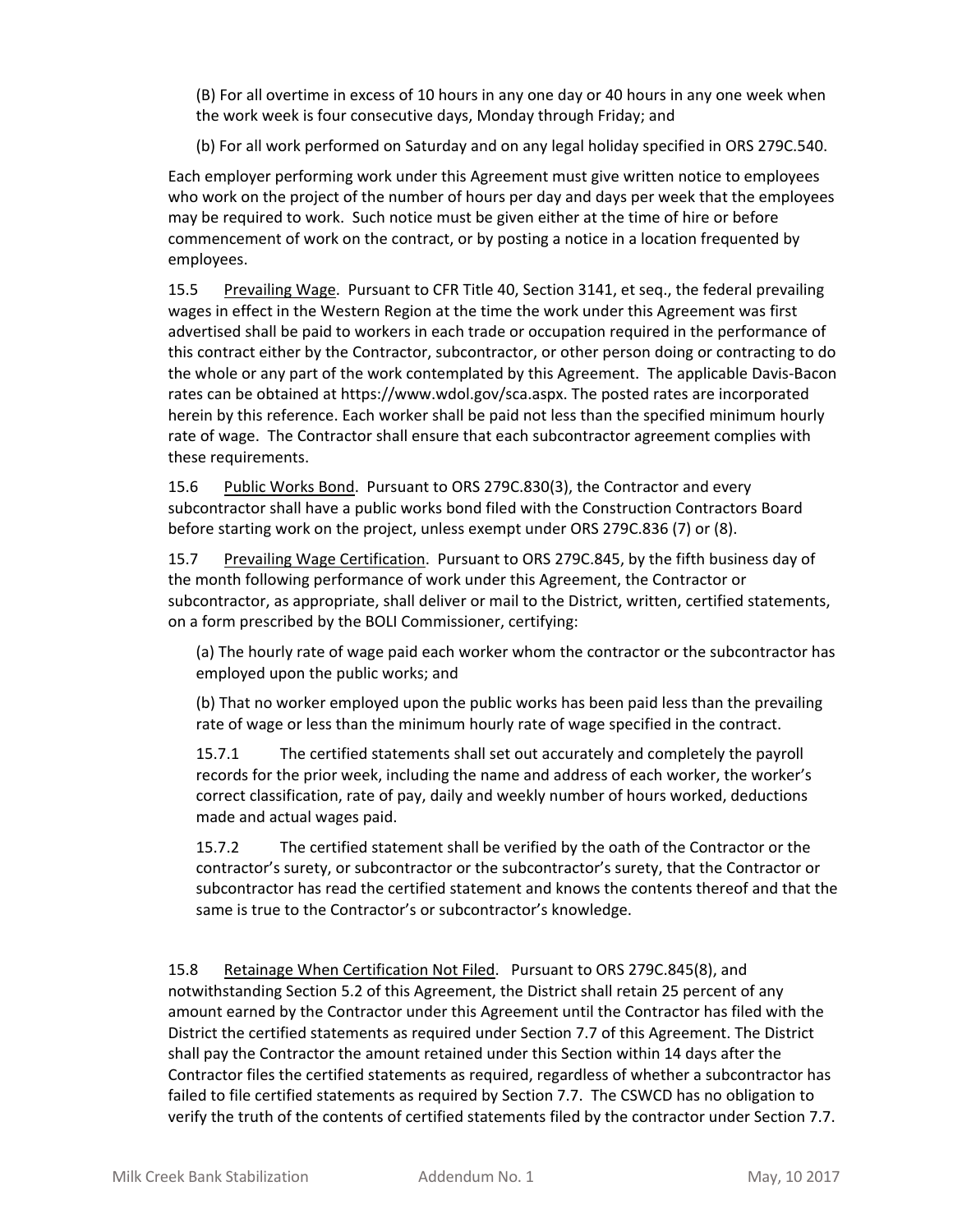15.8.1 The Contractor shall retain 25 percent of any amount earned by a first-tier subcontractor on the project until the subcontractor has filed with the CSWCD certified statements as required by this Section. The Contractor shall verify that the first-tier subcontractor has filed the certified statements before the Contractor may pay the subcontractor any amount retained under this subsection. The Contractor shall pay the firsttier subcontractor the amount retained under this subsection within 14 days after the subcontractor files the certified statements as required by this section. Neither the CSWCD nor the Contractor is required to verify the truth of the contents of certified statements filed by a first‐tier subcontractor under Section 7.7.

15.9 Utilization of small and disadvantaged businesses: Contractor agrees to utilize small businesses, women‐owned businesses, and minority‐owned businesses for supplies, services, and equipment whenever possible, and to report its use of MBE and WBE businesses to CSWCD as applicable.

15.10 Utilization of small businesses in rural areas (SBRAs): Contractor agrees to utilize small businesses in rural areas when possible.

#### 15.11 Nondiscrimination

A. CSWCD Nondiscrimination Statement:

The Contractor will comply with all federal, state and local laws and ordinances applicable to the work to be done under this Agreement. The Contractor further agrees to comply with the CSWCD's policy of prohibiting discrimination on the basis of race, color, national origin, age, disability, sex, marital status, familial status, parental status, religion, sexual orientation, or political beliefs.

### B. State of Oregon DEQ nondiscrimination clause:

The contractor shall not discriminate on the basis of race, color, national origin or sex in the performance of this contract. The Contractor shall carry out applicable requirements of 40 CFR Part 33 in the award and administration of contracts awarded under CSWCD's DEQ grant agreement. Failure by the Contractor to carry out these requirements is a material breach of this contract which may result in the termination of this contract or other legally available remedies.

Refer to Title 40: Protection of Environment, Part 33—Participation by disadvantaged business enterprises in United states Environmental Protection Agency programs.

### 15.12 Compliance with suspension and debarment regulation:

CSWCD is required as a condition of DEQ funding to fully comply with Subpart C of 2 CFR Part 180 and 2 CFR Part 1532, titled "Responsibilities of Participants Regarding Transactions". CSWCD is responsible for ensuring that any lower tier covered transaction, as described in Subpart B of 2 CFR Part 180 and 2 CFR Part 1532, titled "Covered Transactions", includes a term or condition requiring compliance with Subpart C. CSWCD is responsible for further requiring the inclusion of a similar term or condition in any subsequent lower tier covered transactions. The Excluded Parties List System can be accessed at http://www.epls.gov.

To comply with this expectation, CSWCD requires Contractor and its subcontractors to search the Excluded Parties List System for names of potential subcontractors and to not contract with anyone on the list.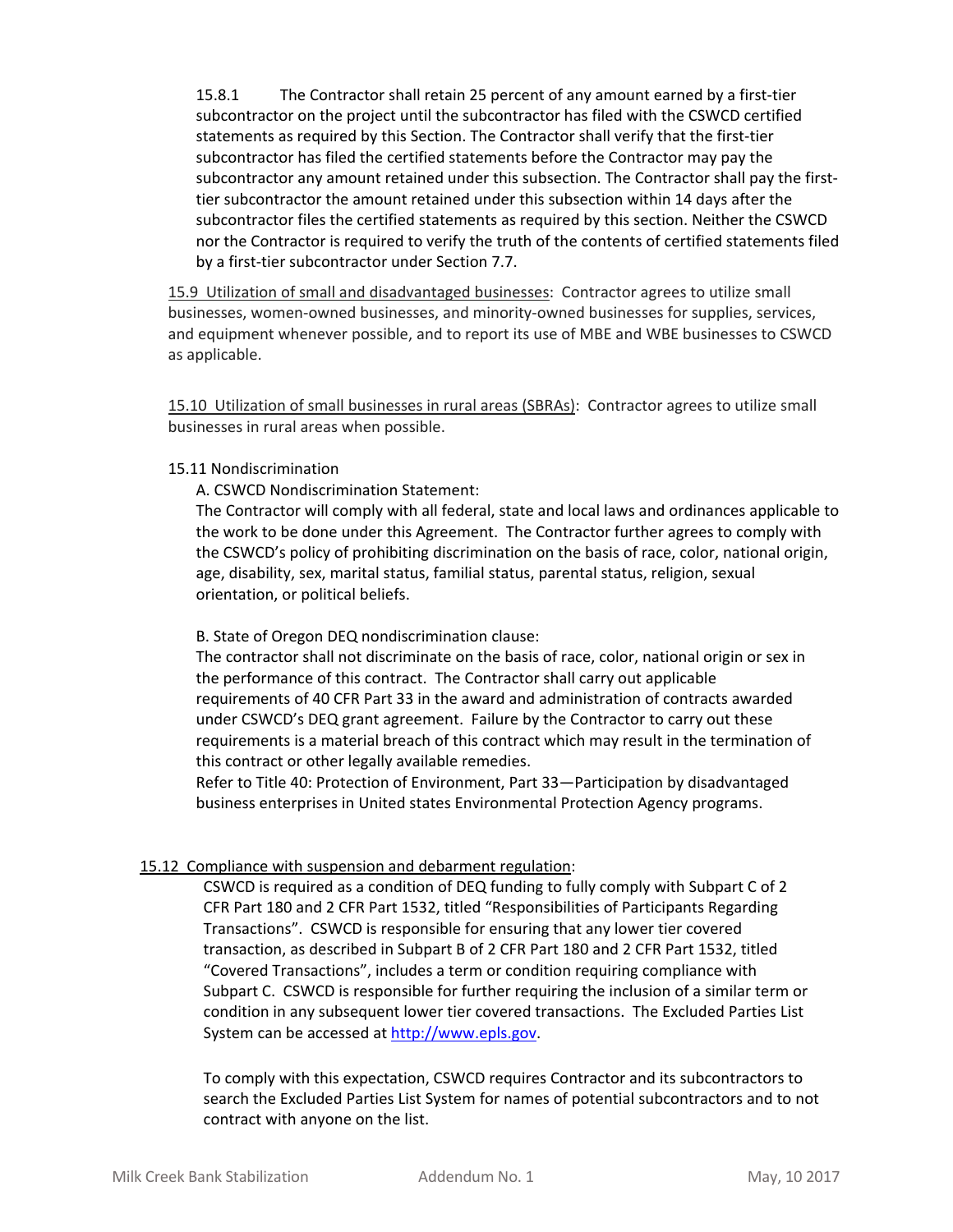15.131 Other Laws. Without limiting the generality of the foregoing, Contractor expressly agrees to comply with the following laws, regulations and executive orders to the extent they are applicable to the Agreement: (i) Titles VI and VII of the Civil Rights Act of 1964, as amended; (ii) Sections 503 and 504 of the Rehabilitation Act of 1973, as amended; (iii) the Americans with Disabilities Act of 1990, as amended; (iv) Executive Order 11246, as amended; (v) the Health Insurance Portability and Accountability Act of 1996; (vi) the Age Discrimination in Employment Act of 1967, as amended, and the Age Discrimination Act of 1975, as amended; (vii) the Vietnam Era Veterans' Readjustment Assistance Act of 1974, as amended; (viii) ORS Chapter 659, as amended; (ix) all regulations and administrative rules established pursuant to the foregoing laws; and (x) all other applicable requirements of federal and state civil rights and rehabilitation statutes, rules and regulations. These laws, regulations and executive orders are incorporated by reference herein to the extent that they are applicable to the Agreement and required by law to be so incorporated.

15.14 Recycled Products. As required by ORS 279A.125, in the performance of this Agreement, Contractor shall use, to the maximum extent economically feasible, recycled products.

#### 16. Indemnities.

16.1 General Indemnity. Contractor shall defend, save, hold harmless, and indemnify CSWCD, its officers, employees and agents, from and against all third‐party claims, suits, actions, losses, damages, liabilities, costs and expenses of any nature whatsoever, for personal injury, including death, damage to real property and damage to tangible personal property resulting from, arising out of, or relating to the intentional, reckless or negligent acts or omissions of Contractor or its officers, employees, subcontractors, or agents under this Agreement; provided that Contractor shall have no obligation to indemnify CSWCD from and against any claims, suits, actions, losses, damages, liabilities, costs and expenses attributable solely to the acts or omissions of CSWCD, its officers, employees or agents.

16.2 Control of Defense and Settlement. Contractor's obligation to indemnify CSWCD as set forth in Sections 16.1 and 16.2 is conditioned upon CSWCD providing to Contractor prompt notification of any claim or potential claim of which CSWCD becomes aware that may be the subject of those Sections. Contractor shall have control of the defense and settlement of any claim that is subject to Section 16.1 or Section 16.2; however, neither Contractor nor any attorney engaged by Contractor shall defend the claim in the name of the CSWCD, nor purport to act as legal representative of the CSWCD, without the approval of the CSWCD, nor shall Contractor settle any claim on behalf of the CSWCD without the approval of the CSWCD. The CSWCD may, at its election and expense, assume its own defense and settlement in the event that the CSWCD determines that Contractor is prohibited from defending the CSWCD, is not adequately defending the CSWCD's interests, or that an important governmental principle is at issue and the CSWCD desires to assume its own defense.

16.3 Damages to CSWCD Property and Employees. Contractor shall be liable for all claims, suits, actions, losses, damages, liabilities, costs and expenses for personal injury, including death, damage to real property and damage to tangible personal property of the CSWCD or any of its employees resulting from, arising out of, or relating to the intentional, reckless or negligent acts or omissions of Contractor or its officers, employees, subcontractors, or agents under this Agreement.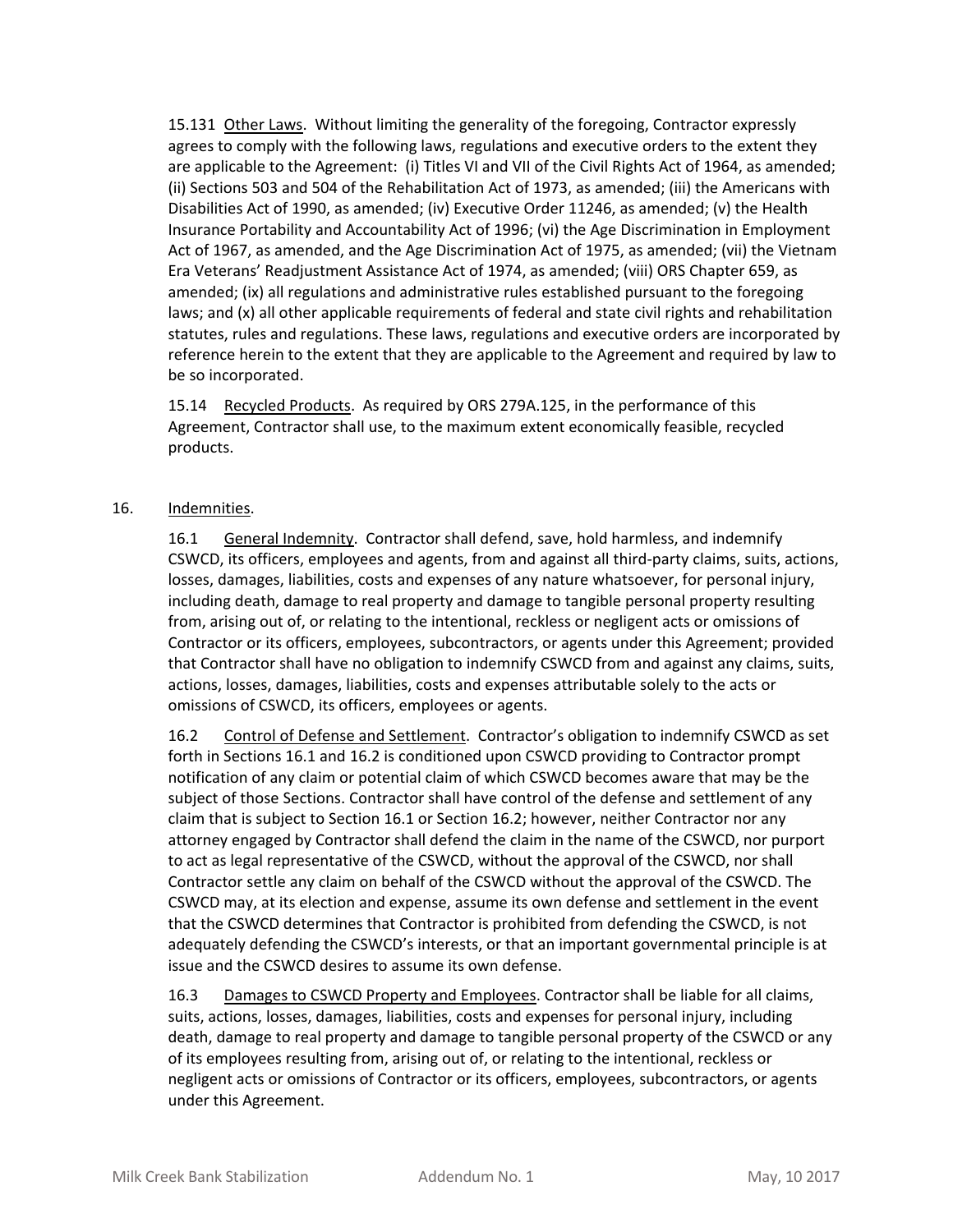16.4 Delays. Contractor shall indemnify the CSWCD for any and all loss and damages resulting from delays in completion of the Work when such delay is caused or attributable to default in the proper performance by Contractor.